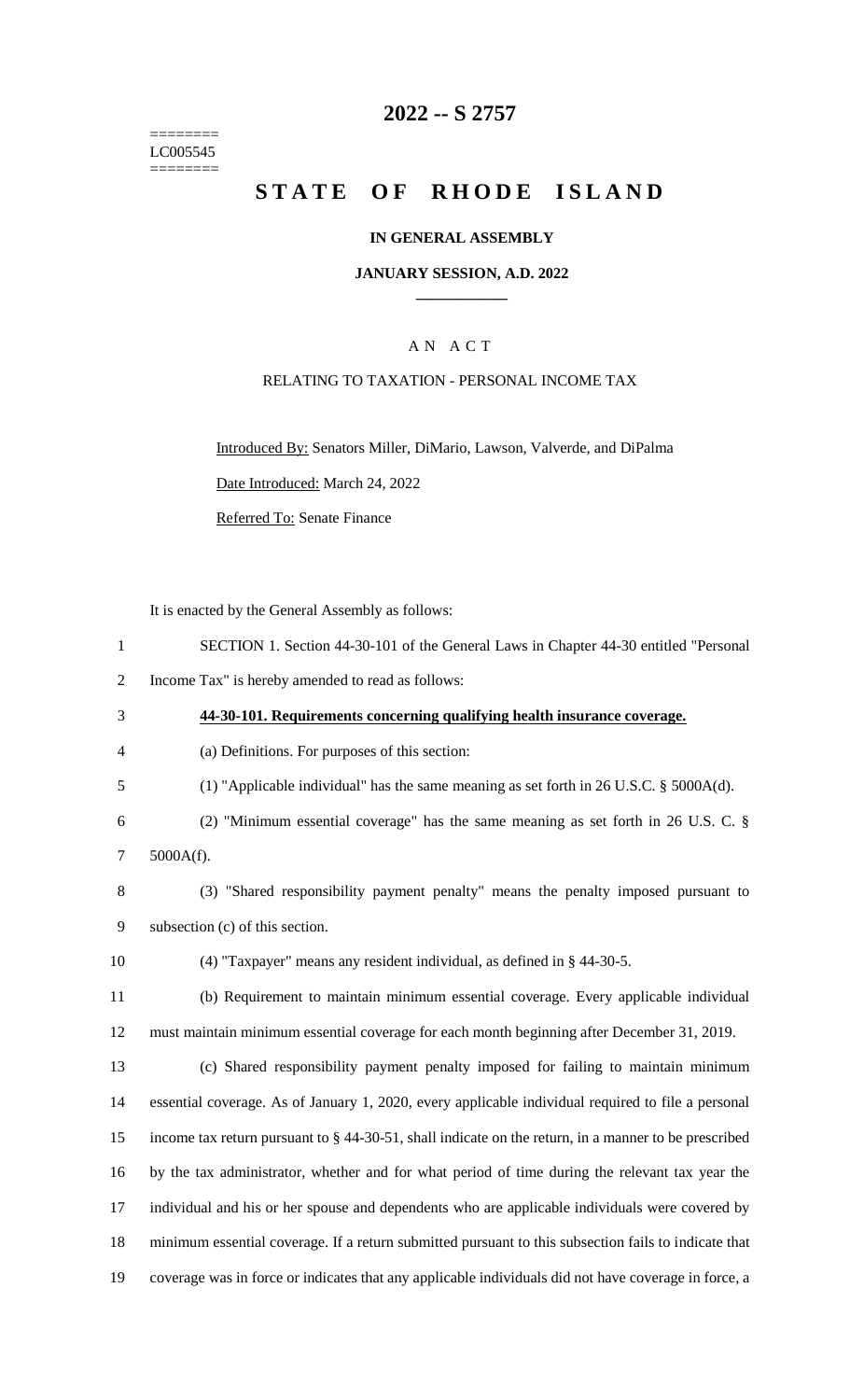shared responsibility payment penalty shall hereby be assessed as a tax on the return.

2 (d) Shared responsibility payment penalty calculation. Except as provided in subsection (e), the shared responsibility payment penalty imposed shall be equal to a taxpayer's federal shared responsibility payment for the taxable year under section 5000A of the Internal Revenue Code of 1986, as amended, and as in effect on the 15th day of December 2017.

(e) Exceptions.

 (1) Penalty cap. The amount of the shared responsibility payment penalty imposed under this section shall be determined, if applicable, using the statewide average premium for bronze- level plans offered through the Rhode Island health benefits exchange rather than the national average premium for bronze-level plans.

 (2) Hardship exemption determinations. Determinations as to hardship exemptions shall be made by the exchange under § 42-157-11.

 (3) Religious conscience exemption determinations. Determinations as to religious conscience exemptions shall be made by the exchange under § 42-157-11.

 (4) Taxpayers with gross income below state filing threshold. No penalty shall be imposed under this section with respect to any applicable individual for any month during a calendar year if the taxpayer's household income for the taxable year as described in section 1412(b)(1)(B) of the Patient Protection and Affordable Care Act is less than the amount of gross income requiring the taxpayer to file a return as set forth in § 44-30-51.

 (5) Out of state residents. No penalty shall be imposed by this section with respect to any applicable individual for any month during which the individual is a bona fide resident of another state.

 (f) Health insurance market integrity fund. The tax administrator is authorized to withhold from any state tax refund due to the taxpayer an amount equal to the calculated shared responsibility payment penalty and shall place those amounts in the health insurance market integrity fund created pursuant to § 42-157.1-5.

 (g) Deficiency. If, upon examination of a taxpayer's return, the tax administrator determines there is a deficiency because any refund due to the taxpayer is insufficient to satisfy the shared responsibility penalty or because there was no refund due, the tax administrator may notify the taxpayer of the deficiency in accordance with § 44-30-81 and interest shall accrue on the deficiency as set forth in § 44-30-84. All monies collected on the deficiency shall be placed in the health insurance market integrity fund created pursuant to § 42-157.1-5.

 (h) Application of federal law. The shared responsibility payment penalty shall be assessed and collected as set forth in this chapter and, where applicable, consistent with regulations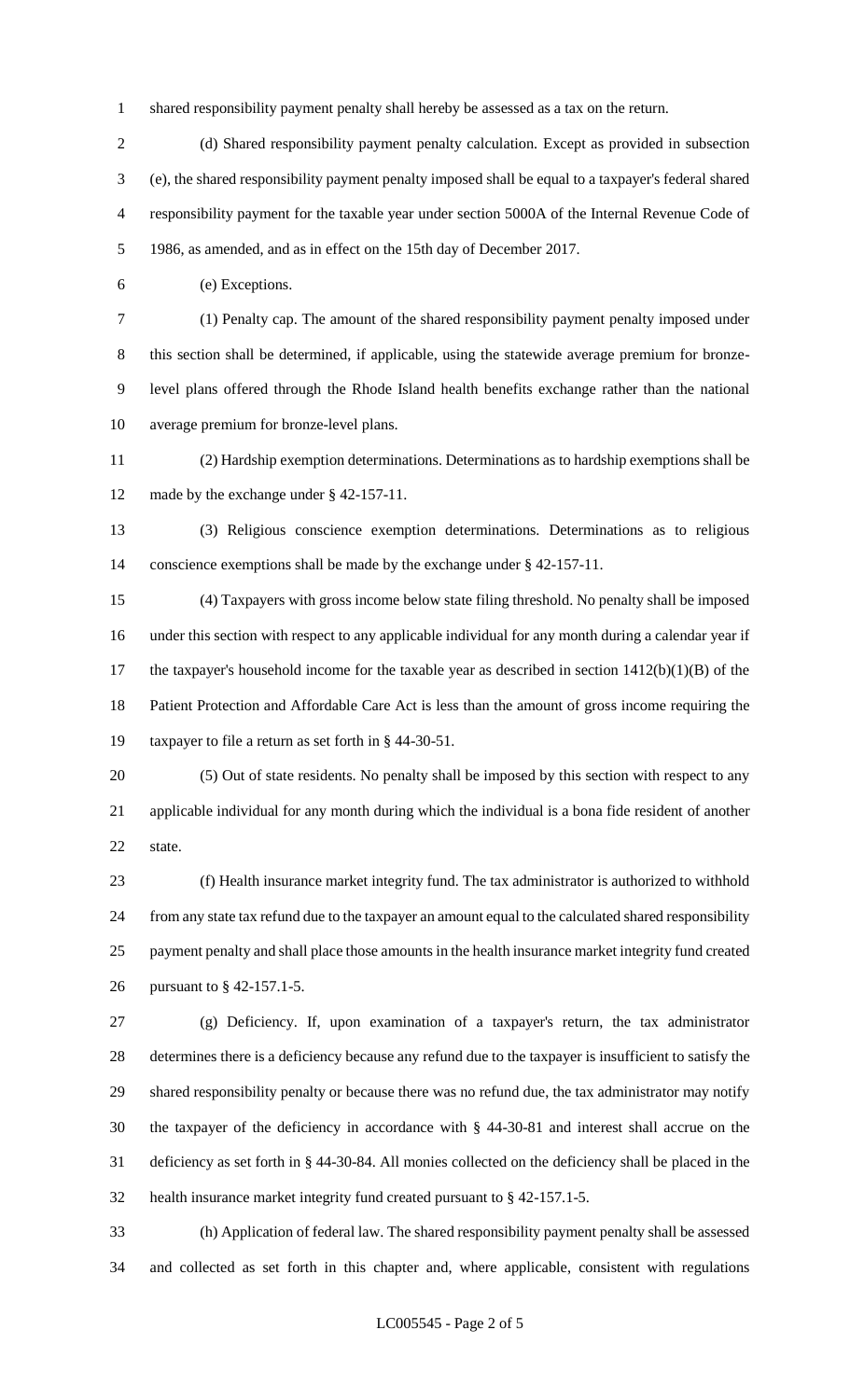promulgated by the federal government, the exchange, and/or the tax administrator. Any federal regulation implementing section 5000A of the Internal Revenue Code of 1986, as amended, and in effect on the 15th day of December 2017, shall apply as though incorporated into the Rhode Island code of regulations. Federal guidance interpreting these federal regulations shall similarly apply. Except as provided in subsections (j) and (k) of this section, all references to federal law shall be construed as references to federal law as in effect on December 15, 2017, including applicable regulations and administrative guidance that were in effect as of that date.

 (i) Unavailability of federal premium tax credits. For any taxable year in which federal premium tax credits available pursuant to 26 U.S.C. section 36B become unavailable due to the federal government repealing that section or failing to fund the premium tax credits, the shared responsibility payment penalty under this section shall not be enforced.

 (j) Imposition of federal shared responsibility payment. For any taxable year in which a federal penalty under section 5000A of the Internal Revenue Code of 1986 is imposed on a taxpayer in an amount comparable to the shared responsibility payment penalty assessed under this section, the state penalty shall not be enforced.

 (k) Agency coordination. Where applicable, the tax administrator shall implement this section in consultation with the office of the health insurance commissioner, the office of management and budget, the executive office of health and human services, and the Rhode Island health benefits exchange.

20 (1) Data Sharing.

 (1) Opt-In. Every applicable individual who indicates on a return that minimum essential coverage required by subsection (b) of this section was not in force shall also indicate on the return, in a manner prescribed by the tax administrator, whether the applicable individual consents to be 24 contacted directly by the Rhode Island health benefits exchange about enrollment in health coverage.

26 (2) Information to be disclosed. The tax administrator, upon written request from the Rhode Island health benefits exchange, shall disclose the following information to officers, employees, 28 and contractors of the Rhode Island health benefits exchange, with respect to any applicable individual who has consented to be contacted directly pursuant to subsection (1) of this section, for the applicable year: (i) The name, age, mailing address, income and penalty amount due, if any, for the

consenting individual; and

 (ii) If applicable, the information for the consenting individual's spouse and dependents 34 for the applicable year.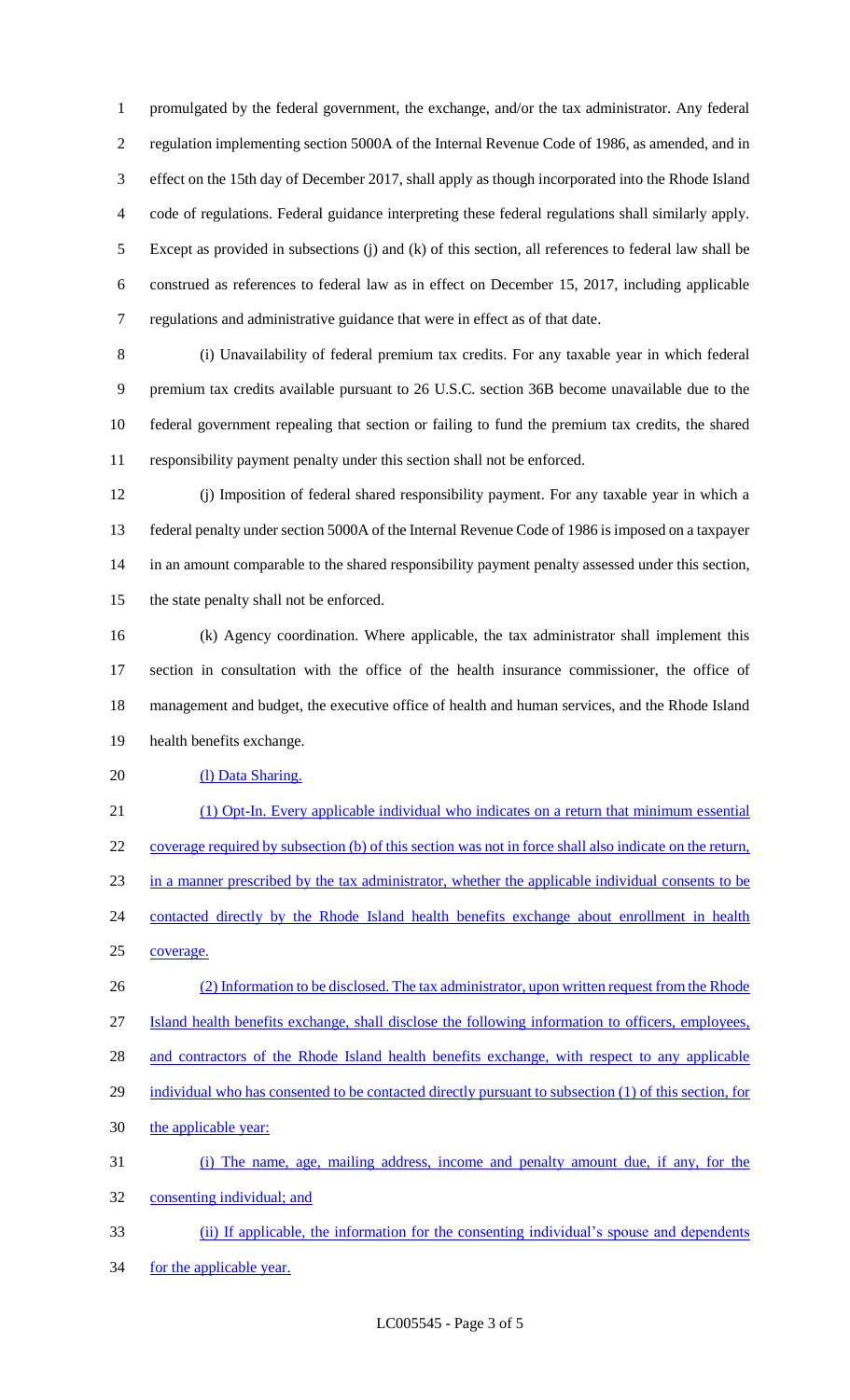- 1 (iii) For purposes of this subsection, the term "applicable year" means the most recent 2 taxable year for which information is generally available in the Rhode Island department of 3 revenue's taxpayer data information systems, or, if there is no return filed for the individual for the 4 most recent taxable year, then the most recent taxable year in which the individual has filed a tax 5 <u>return.</u> 6 (iv) Restriction on use of disclosed information. Return information disclosed under this 7 subsection may be used only for the purposes authorized by this subsection and § 42-157-13. 8 (v) Privacy and security. The Rhode Island health benefits exchange and the tax 9 administrator shall develop a detailed set of data privacy and data security safeguards to govern the 10 conveyance of data between their agencies pursuant to the provisions of this subsection. With 11 respect to information disclosed by the tax administrator to the Rhode Island health benefits
- 12 exchange pursuant to this subsection, the Rhode Island health benefits exchange, its officers,
- 13 employees, and contractors, shall be subject to § 44-30-95(c).
- 14 SECTION 2. This act shall take effect upon passage.

======== LC005545 ========